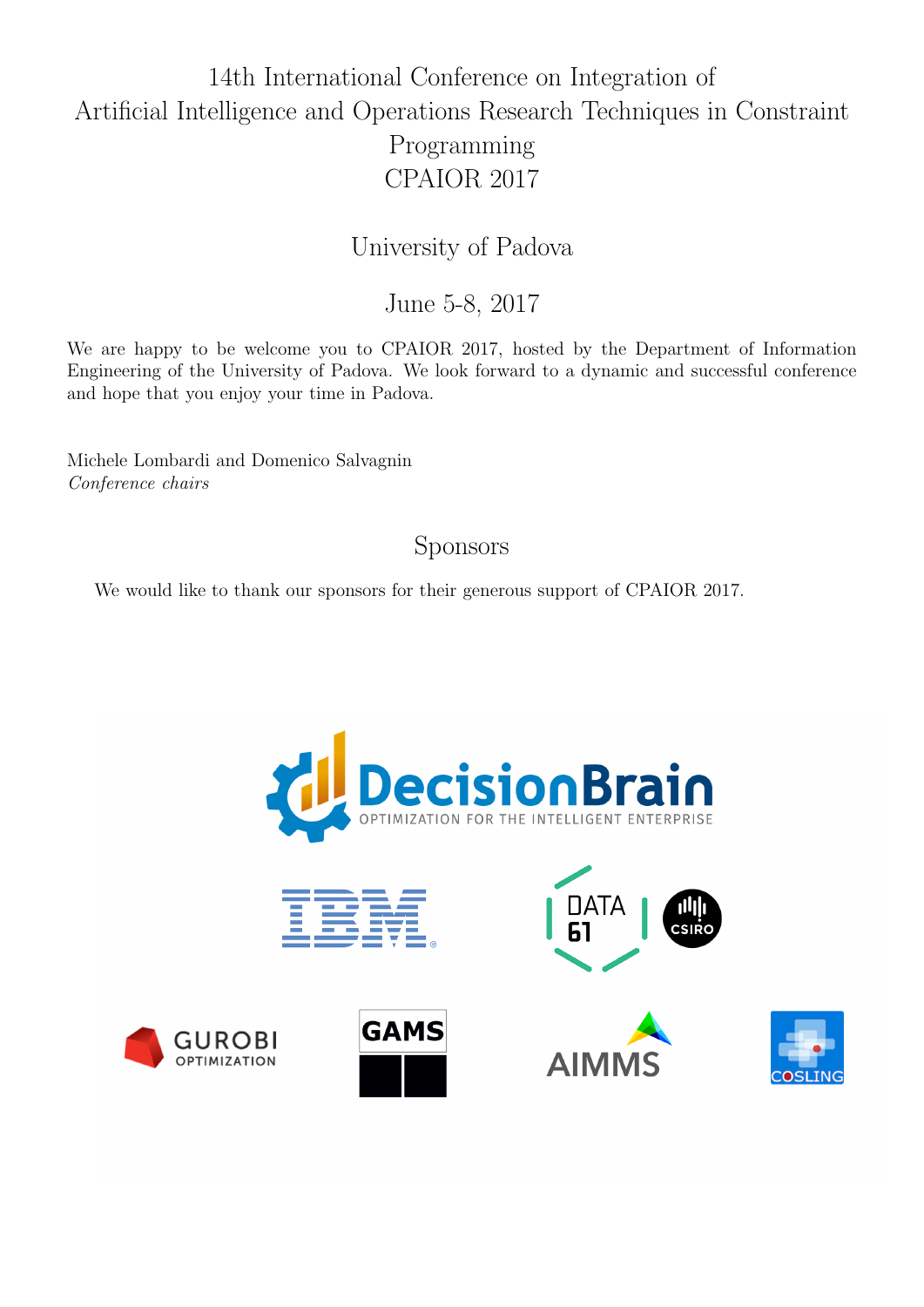## Computational Techniques for Combinatorial Optimization

| $8:15 - 8:45$<br>$8:45-9:00$ | Registration<br><b>Opening Remarks</b>                                                                      |
|------------------------------|-------------------------------------------------------------------------------------------------------------|
| $9:00-10:30$                 | Solving Mixed Integer Programs in Practice<br>Tobias Achterberg                                             |
| 10:30-11:00                  | <i>Break</i>                                                                                                |
| 11:00-12:30                  | MiniCP: A Minimalistic Educational Solver<br>Pierre Schaus, Pascal Van Hentenryck, Laurent Michel           |
| 12:30-14:00                  | Lunch                                                                                                       |
| 14:00-15:30                  | Modeling, Constraint Solving and Model Manipulation<br>Pierre Schaus, Pascal Van Hentenryck, Laurent Michel |
| 15:30-16:00                  | <i>Break</i>                                                                                                |
| 16:00-17:30                  | Searching in Style and coping with Hybrids<br>Pierre Schaus, Pascal Van Hentenryck, Laurent Michel          |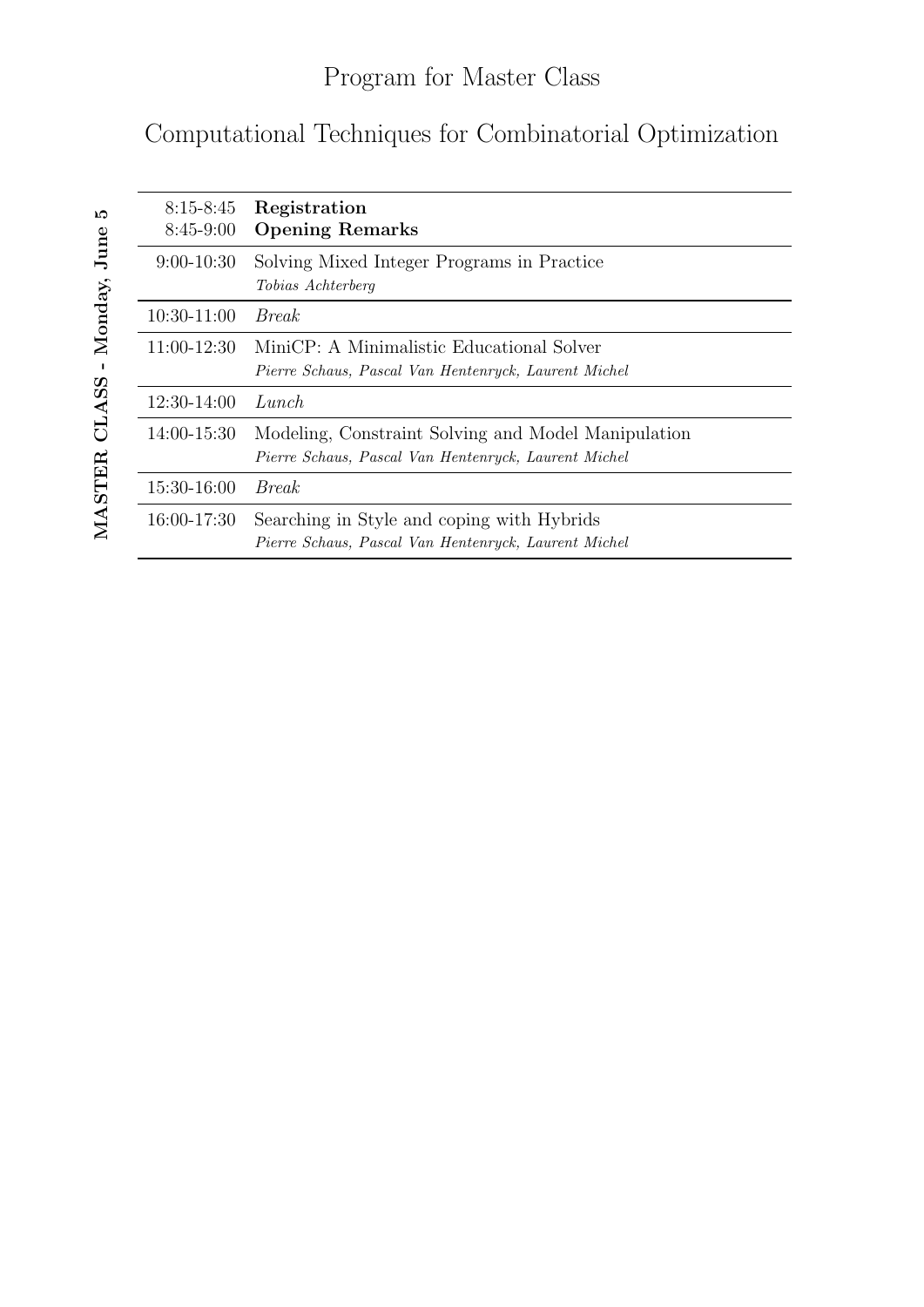## Program for CPAIOR 2017

| $8:15 - 8:45$<br>8:45-9:00 | Registration<br><b>Opening Remarks</b>                                                                                                                                                                                                                                                                                                                                                                                                                                          |
|----------------------------|---------------------------------------------------------------------------------------------------------------------------------------------------------------------------------------------------------------------------------------------------------------------------------------------------------------------------------------------------------------------------------------------------------------------------------------------------------------------------------|
| $9:00-10:40$               | CP Modeling<br>Sharpening Constraint Programming approaches for Bit-Vector<br>Theory<br>Z. Chihani, B. Marre, F. Bobot, S. Bardin<br>Range-Consistent Forbidden Regions of Allen's Relations<br>N. Beldiceanu, M. Carlsson, A. Derrien, C. Prud'Homme, A. Schutt, P.J.<br><b>Stuckey</b><br>MDDs are Efficient Modeling Tools: An Application to Dispersion<br>Constraints<br>G. Perez, J.-C. Régin<br>On Finding the Optimal Relaxed Decision Diagram<br>D. Bergman, A.A. Cire |
| 10:40-11:00                | <b>Break</b>                                                                                                                                                                                                                                                                                                                                                                                                                                                                    |
| 11:00-12:40                | <b>CP</b> Tools<br>Design and Implementation of Bounded-Length Sequence Variables<br>J.D. Scott, P. Flener, J. Pearson, C. Schulte<br>Auto-Tabling for Subproblem Presolving in MiniZinc<br>J.J. Dekker, G. Björdal, M. Carlsson, P. Flener, J.-N. Monette<br>In Search of Balance: The Challenge of Generating Balanced Latin<br>Rectangles<br>M. Diaz, R. Le Bras, C. Gomes<br>Debugging Unsatisfiable Constraint Models<br>K. Leo, G. Tack                                   |
| 12:40-14:00                | Lunch                                                                                                                                                                                                                                                                                                                                                                                                                                                                           |
| 14:00-15:00                | <b>Invited Talk</b><br>On the role of (machine) learning in (mathematical) optimization<br>Andrea Lodi                                                                                                                                                                                                                                                                                                                                                                          |
| 15:00-16:15                | Data Mining<br>Learning decision trees with flexible constraints and objectives us-<br>ing integer optimization<br>S. Verwer, Y. Zhang<br>Mining Time-constrained Sequential Patterns with Constraint Pro-<br>gramming<br>J.O.R. Aoga, T. Guns, P. Schaus<br>Relaxation Methods for Constrained Matrix Factorization Prob-<br>lems: Solving the Phase Mapping Problem in Materials Discovery<br>J. Bai, J. Bjorck, Y. Xue, S.K. Suram, J. Gregoire, C. Gomes                    |
| 16:15-16:45                | <b>Break</b>                                                                                                                                                                                                                                                                                                                                                                                                                                                                    |
| 16:45-18:00                | Applications<br>Minimizing Landscape Resistance for Habitat Conservation<br>D. De Uña, G. Gange, P. Schachte, P.J. Stuckey<br>A Hybrid approach for Stator Winding design optimization<br>A. Zanarini, J. Poland<br>A Distributed Optimal Method for the Geographically Distributed<br>Data Centres Problem<br>M. Wahbi, D. Grimes, D. Mehta, K.N. Brown, B. O'Sullivan                                                                                                         |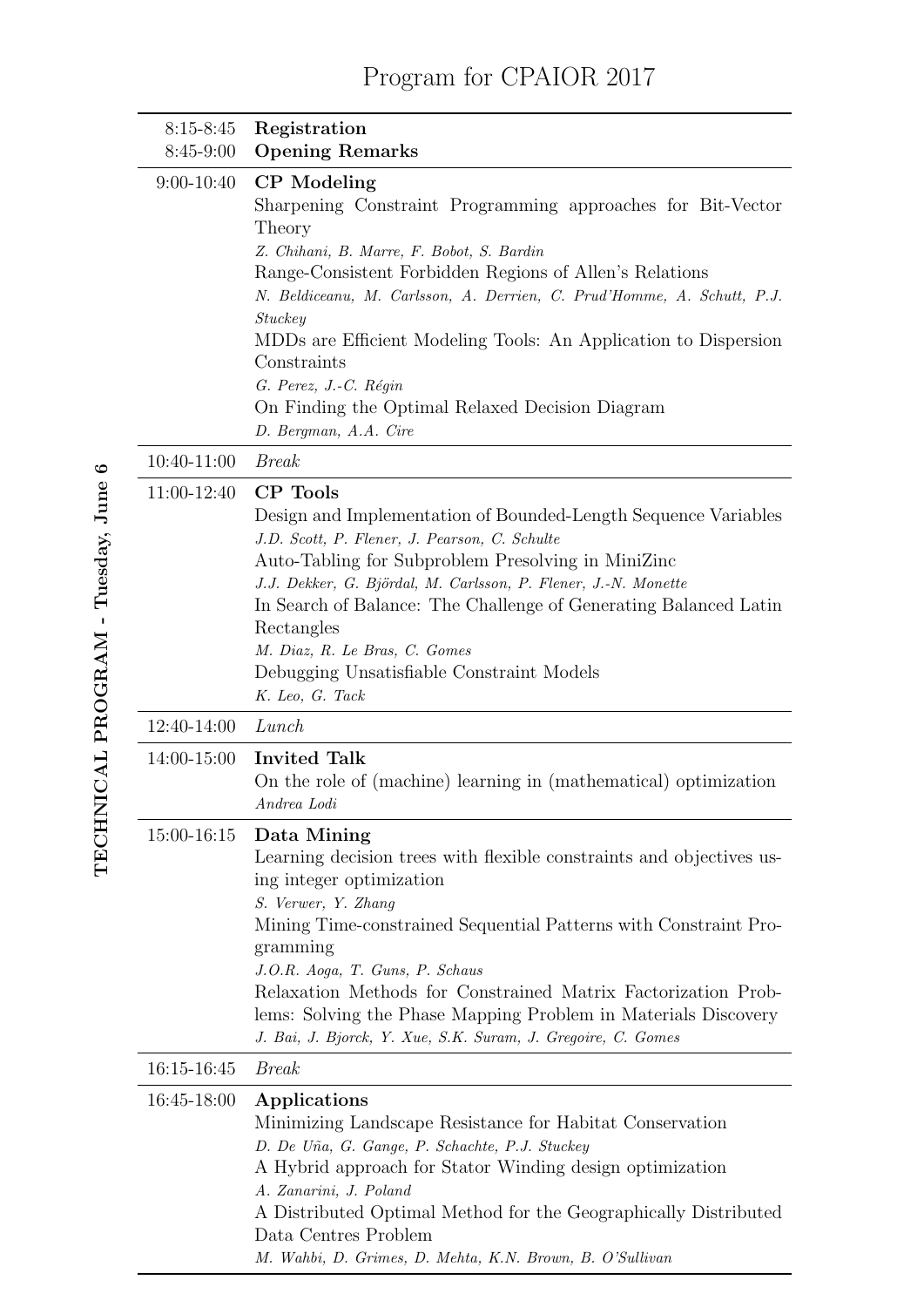| $9:00-10:40$               | Global constraints & Search<br>Explanation-Based Weighted Degree<br>E. Hebrard, M. Siala<br>Counting Weighted Spanning Trees to Solve Constrained Minimum<br>Spanning Tree Problems<br>A. Delaite, G. Pesant<br>Efficient Filtering for the Energy-Cost AllDifferent Constraint<br>S. Van Cauwelaert, P. Schaus<br>The Weighted Arborescence Constraint<br>V.R. Houndji, P. Schaus, M.N. Hounkonnou, L. Wolsey                                                                  |
|----------------------------|---------------------------------------------------------------------------------------------------------------------------------------------------------------------------------------------------------------------------------------------------------------------------------------------------------------------------------------------------------------------------------------------------------------------------------------------------------------------------------|
| 10:40-11:00                | <b>Break</b>                                                                                                                                                                                                                                                                                                                                                                                                                                                                    |
| 11:00-12:40                | MIP<br>Learning when to use a decomposition<br>M. Kruber, M.E. Lübbecke, A. Parmentier<br>Experiments with Conflict Analysis in Mixed Integer Programming<br>J. Witzig, T. Berthold, S. Heinz<br>A first look at picking dual variables for maximizing reduced-cost<br>based fixing<br>O.S. Bajgiran, A.A. Cire, L.-M. Rousseau<br>Experimental validation of volume-based comparison for double-<br>McCormick relaxations<br>E. Speakman, H. Yu, J. Lee                        |
| 12:40-14:00                | Lunch                                                                                                                                                                                                                                                                                                                                                                                                                                                                           |
| 14:00-15:00                | <b>Invited Talk</b><br>Relational Quadratic Programming: Exploiting Symmetries for<br>Modelling and Solving Quadratic Programs<br>Kristian Kersting                                                                                                                                                                                                                                                                                                                             |
| 15:00-16:15                | <b>Network Problems</b><br>Vehicle Routing Problem with Min-max Objective and Heteroge-<br>neous Fleet<br>M. Yu, V. Nagarajan, S. Shen<br>Solving the Traveling Salesman Problem with Time Windows with<br>Dynamic Discretization Discovery<br>N. Boland, M. Hewitt, M. Savelsbergh, D.M. Vu<br>A fast Prize-collecting Steiner Forest algorithm for Functional Anal-<br>yses in Biological Networks<br>M. Akhmedov, A. Lenail, F. Bertoni, I. Kwee, E. Fraenkel, R. Montemanni |
| 16:15-16:45                | <b>Break</b>                                                                                                                                                                                                                                                                                                                                                                                                                                                                    |
| 16:45-18:00                | <b>Stochastic Optimization</b><br>Scenario based Learning for Stochastic Combinatorial Optimisation<br>D. Hemmi, G. Tack, M. Wallace<br>Optimal Stock Sizing in a Cutting Stock Problem with Stochastic<br>Demands<br>A. Zanarini<br>Stochastic task networks: Trading performance for stability<br>K.S. Mountakis, T. Klos, C. Witteveen                                                                                                                                       |
| 19:00-19:45<br>19:45-23:00 | Visit at the Orto Botanico of Padova<br>Social Dinner at the Orto Botanico of Padova                                                                                                                                                                                                                                                                                                                                                                                            |